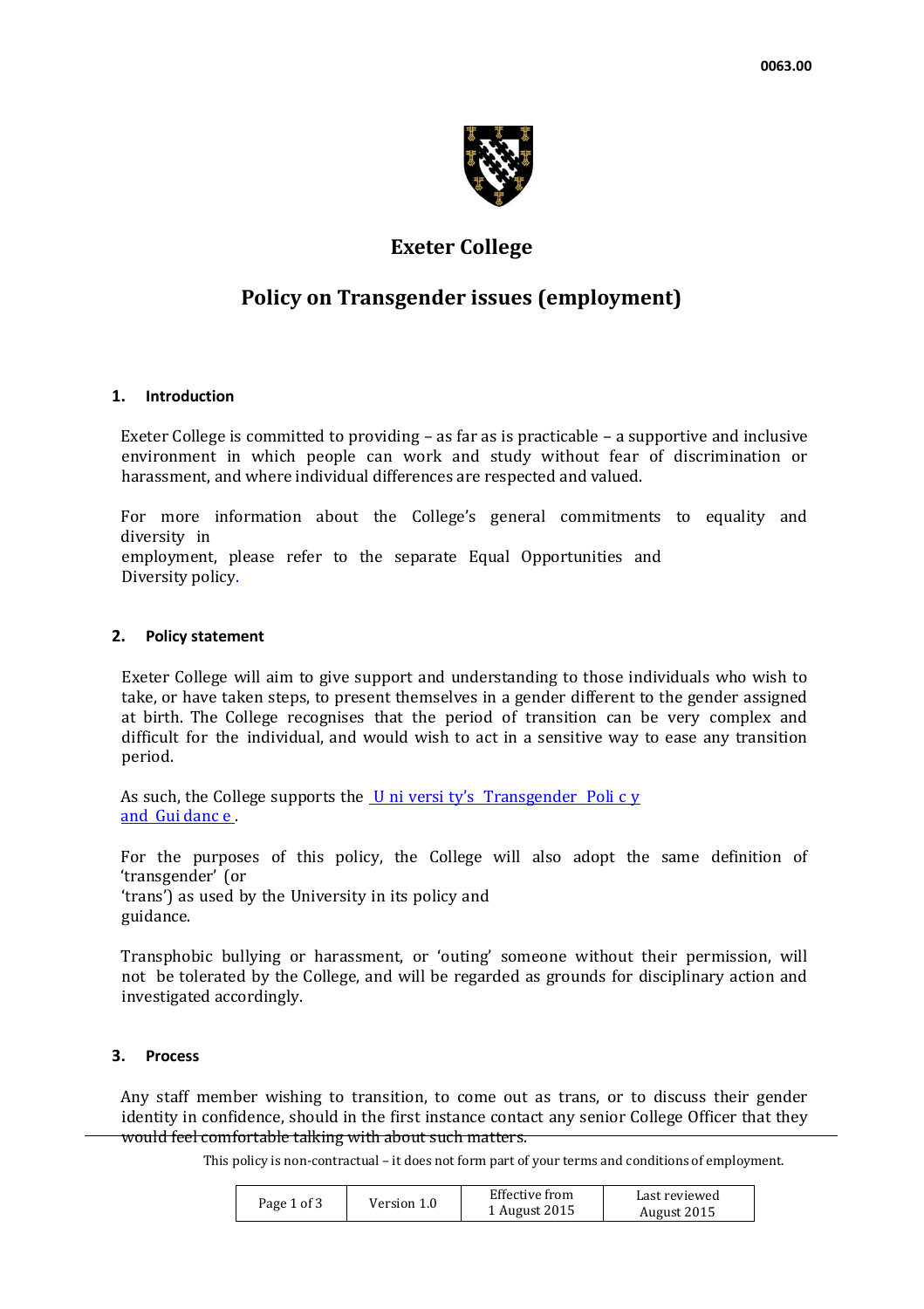Alternatively, a staff member may wish to contact Caroline Moughton, who is the University's lead on transgender issues. Caroline can be contacted in the Equality and Diversity Unit on 01865 (2)80687, or by email at [caroline.moughton@admin.ox.ac.uk.](mailto:caroline.moughton@admin.ox.ac.uk)

In the case of joint appointments with the University, an individual may wish to contact a senior member of their department, in addition to any College Officer that they may have spoken with at Exeter College. However, where possible, it is suggested that a single contact should be identified for liaison purposes.

The College recognises that some members of staff may have concerns about coming out as trans. As far as possible, therefore, the College will allow the member of staff to lead the process, and we will endeavour to handle all conversations regarding this issue confidentially, sensitively, and respectfully.

Where appropriate, flexibility may be granted to allow members of staff to take time off (e.g. annual leave, paid sick leave, unpaid leave, etc), should this be required.

If the member of staff wishes to go through the process of changing their legal name and sex, any of those named above will work with the individual concerned (and other relevant members of College) so that an individual action plan can be formulated to place as little stress as possible upon the individual.

A suggested checklist for supporting members of staff who are transitioning can be found in the Appendix to this policy.

### **4. General**

The College, through its Equality Review Committee, will continue to review its practices and policies in line with any guidance published by the University.

However, as part of our desire to provide appropriate support to members of staff, the College would actively welcome constructive feedback from individual employees, to ensure that our support is correct. Staff wishing to discuss their experiences in this area should normally direct their feedback to their line manager, or to the HR Officer, in the first instance.

The College will also provide training to staff on transgender issues, as part of its ongoing programme of equality and diversity training.

### **5. Related policies**

- Bullying & Harassment policy
- Equal Opportunity & Diversity policy

This policy is non-contractual – it does not form part of your terms and conditions of employment.

| Page 1 of 3 | Version 1.0 | Effective from | Last reviewed |
|-------------|-------------|----------------|---------------|
|             |             | 1 August 2015  | August 2015   |